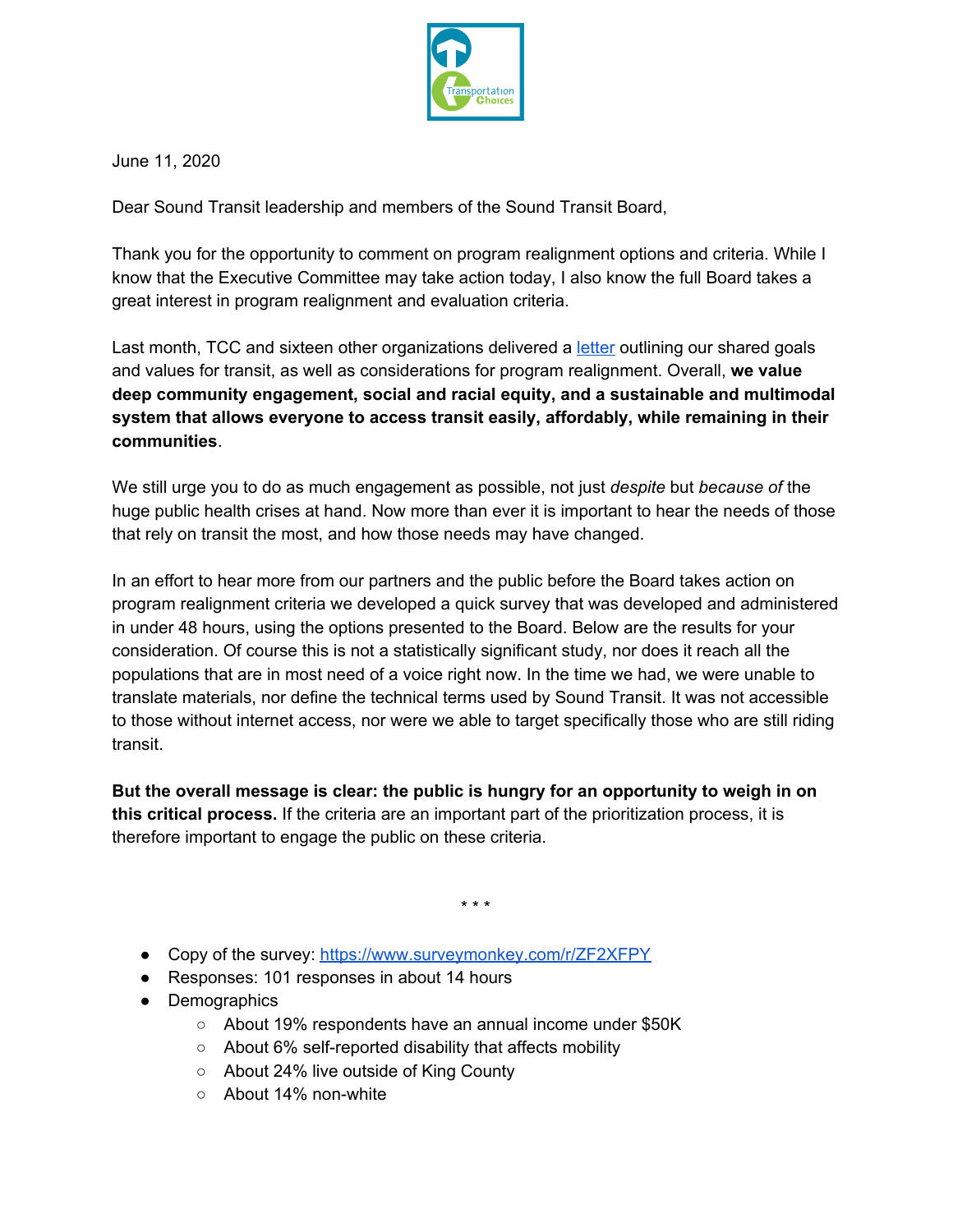Priorities related to additional revenue or debt capacity

- General support 62-77% for all ideas **except raising fares (14%)**.
- **● Finding new revenue sources was the highest at 77%**
- Other ideas included other revenue sources such as income tax and capital gains tax.
- 7% of people said they didn't know or indicated in the comments that they didn't understand the options.

### Priorities related to reducing costs

- Most people supported pursuing lower-cost loans (71%) and leveraging financial market tools (55%). Fewer people supported containing operating costs (30%) or or reducing capital costs by reducing scope (16%).
- **17% didn't know or indicated in comments that they didn't understand the options**.
- Several indicated to cut fare enforcement and large parking projects.

# Priorities related to method of delaying projects

- **More people favored phasing projects by opening in segments or with some elements deferred to a later date (54.55%)** than delaying some projects more than others (43.43%). **Only 2% of respondents favored delaying all projects equally**.
- Comments included questions about what elements of projects would be left out and who would be making that decision.

# Priorities related to criteria

- Among all 12 ranked criteria (core and other), **socio-economic equity was prioritized highest**, followed by ridership potential, connecting centers, equity, and sequencing. However, **many indicated they didn't understand why there were two versions of equity and what the difference was**. Tenure and outside funding scored lowest.
- When asked what additional criteria Sound Transit should consider, the following were all mentioned more than once:
	- **Density**
	- **Sustainability & climate**
	- **Cost per rider/mile**

#### Other ideas for dealing with the budget shortfall

- Get grants from large companies that stand to benefit, like Amazon, Microsoft, and Boeing
- Raise parking rates
- Raise fares for those who can afford it, lower them for those who can't
- Value capture from land around stations
- Defund fare enforcement
- Cut parking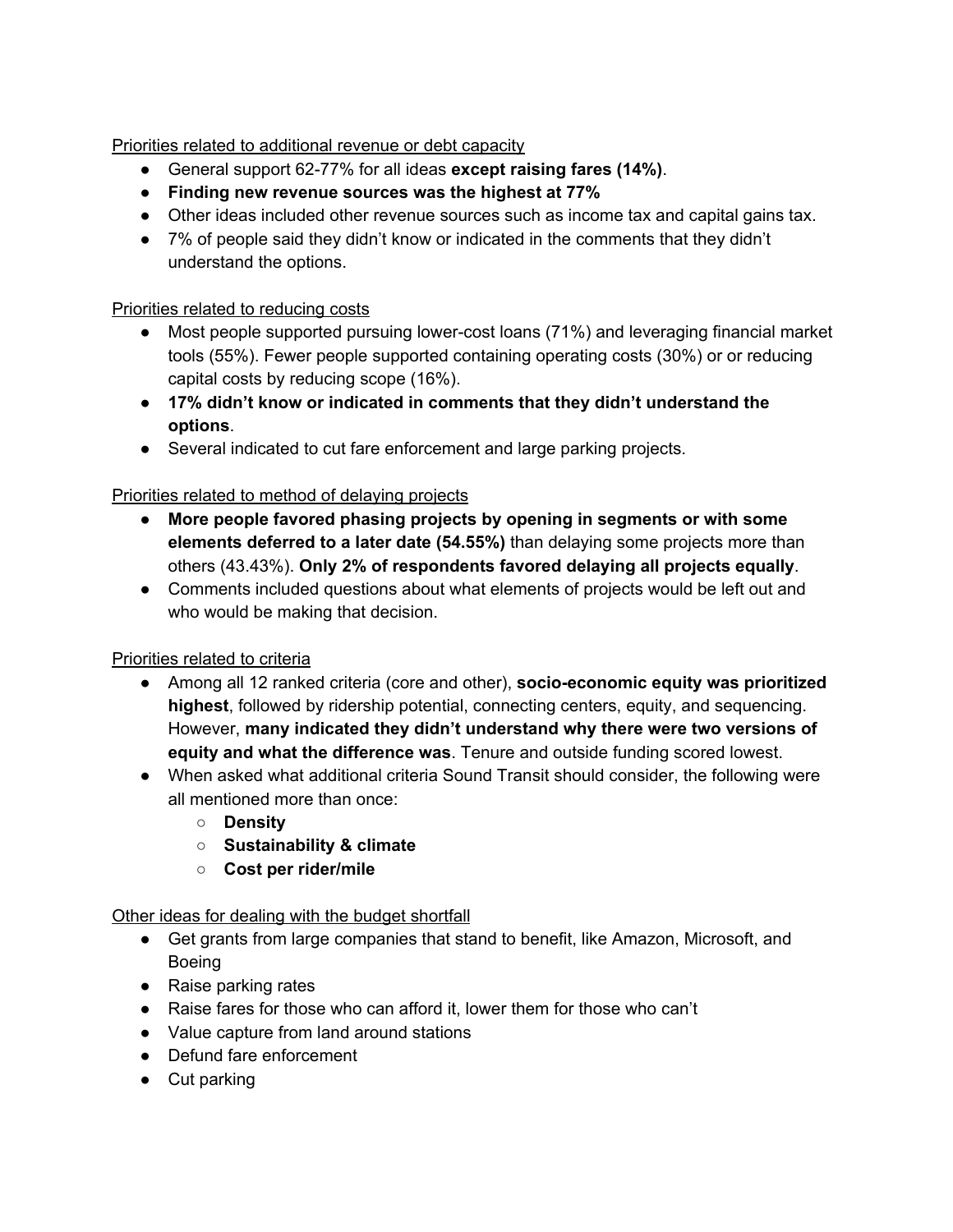• Pursue authority for additional revenue sources or help push legislature to pass new revenue sources including: income tax, property tax, carbon tax, gas tax, tolls, pay per mile, special taxing districts, impact fees,

### Questions about definitions of the criteria and other terms

- What does the spine mean?
- What does it mean to advance logically beyond the spine? (*many* questions on this)
- What is the difference between equity and socio-economic equity? (The definition of "equity" did not make sense to many people, instead some suggested emphasis on the large percentage of people who are transit dependent/cannot drive at all.)
- How are you measuring operability? It seems to overlap with many other definitions.
- "Outside funding" is vague.
- What is a regional center?
- Did not understand the financial options/tools
- Did not understand what it meant to cut operating costs

#### Priorities of highly impacted communities

When filtering for just POC priorities, lower-income folks' priorities, and disabled individuals' priorities, there were not many noticeable differences, though an increased prioritization of equity and completing the spine, and comments strongly supporting more and better outreach and connecting car-dependent communities.

Recommendations related to gathering input on the program realignment going forward

- Host listening sessions with multiple options of days/time.
- Pay people for their time (especially BIPOC folks)
- Provide childcare options during these sessions or meaningfully engage with children on their transit experiences too (future riders treated right!)
- Increase transparency and ALSO be proactive about finding (and then communicating to public) funding measures that won't just continue to take from residents
- Show that you're doing your part to increase accountability to local voters and advocating for increased action on the part of state and federal governments
- Pay attention to the South Sound
- Spread the word to businesses not enough people know about this
- More public engagement
- Town halls
- More surveys
- We need regional quarterly or annual civic/municipal surveys that gather people's broad attitudes about priorities, with effort to get high participation, to information this kind of decision making
- Ensure you get equitable representation from each area you are looking to serve. Demos in some areas are more active than others but don't reflect overall sentiment.